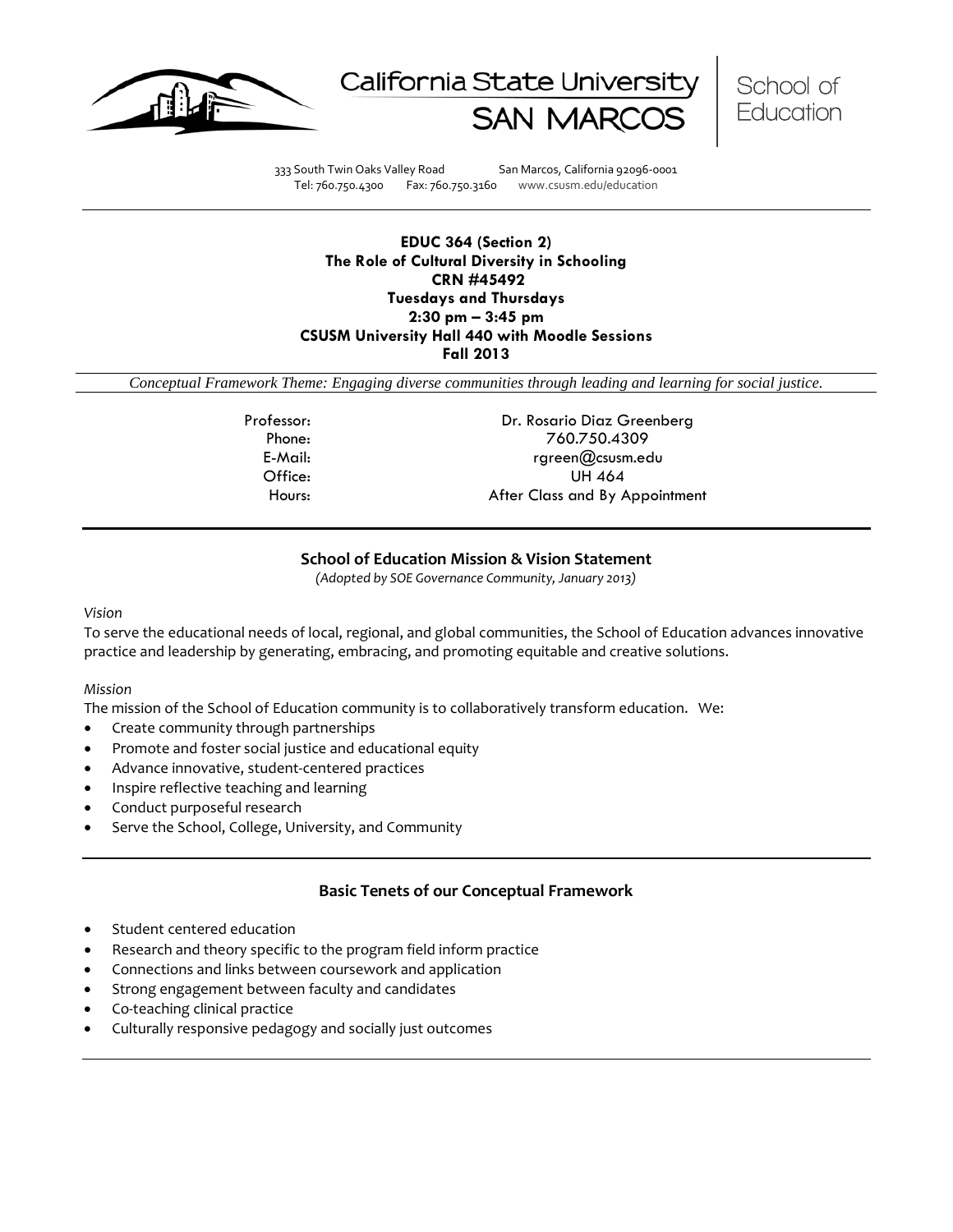## **Table of Contents**

| 1) |  |
|----|--|
|    |  |
| 2) |  |
|    |  |
| 3) |  |
|    |  |
| 4) |  |
| 5) |  |
|    |  |
|    |  |
|    |  |
|    |  |
|    |  |
|    |  |
|    |  |
|    |  |
|    |  |
|    |  |

## **COURSE DESCRIPTION**

<span id="page-1-0"></span>Required of all credential candidates. Principles of first and second language acquisition (e.g., historical and current theories, psychology, sociocultural, political, and pedagogical factors) and issues related to notions of culture, interaction, and communication in school and community contexts (e.g., the nature of culture, manifestations of cultural contact, and cultural diversity in the United States and in California) within a theoretical and applied context.

<span id="page-1-1"></span>DIAZ GREENBERG: This course explores cultural and linguistic diversity as critical variables in achieving educational equity for all students. Major units include intensive theoretical and practical articulation of culture and cultural pluralism; educational issues of race, class, gender, language, ethnicity, sexual orientation and exceptionality; social, structural, programmatic and curricular issues; and effective teaching for diverse populations.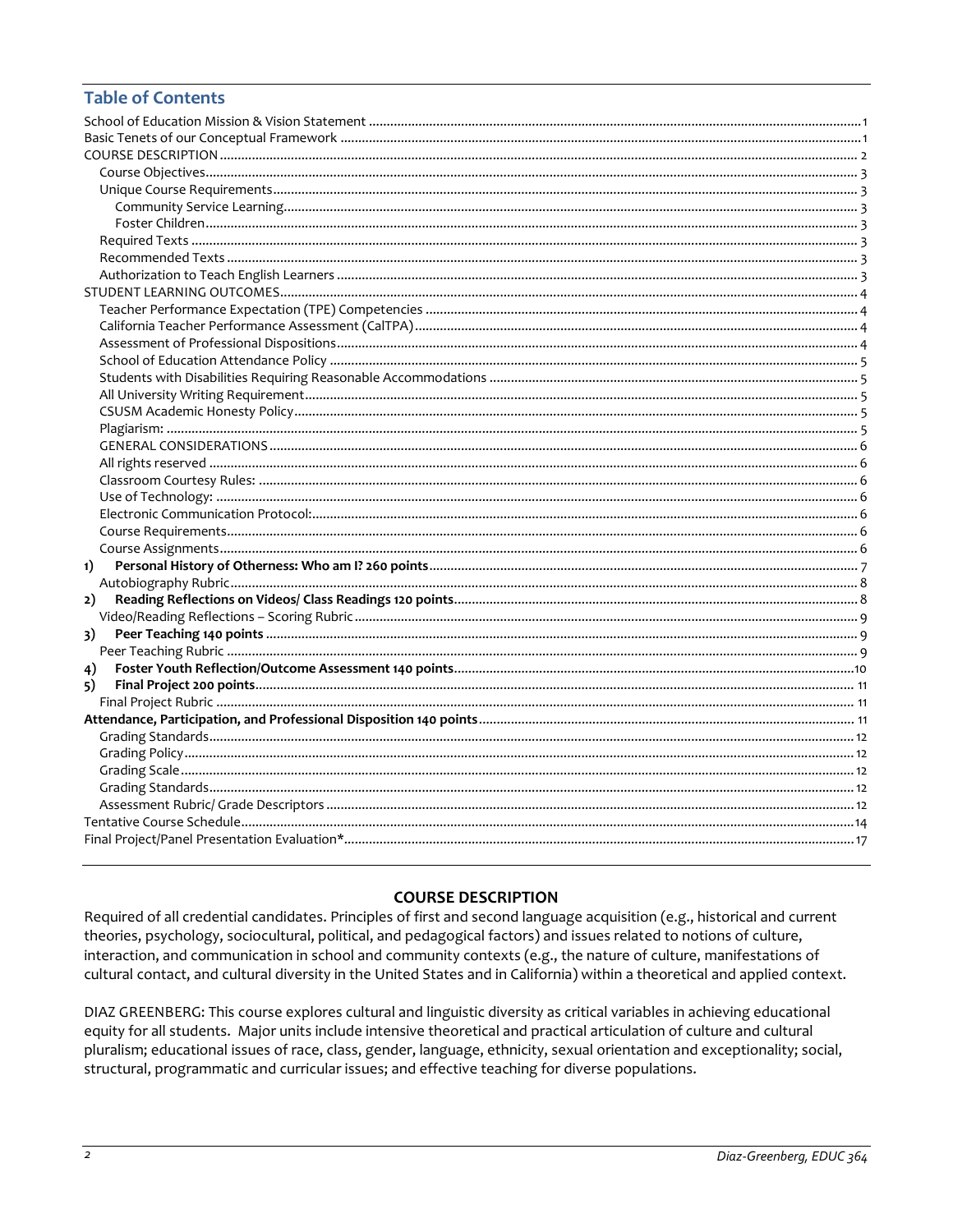## **Course Objectives**

Students completing EDUC 364 will be able to demonstrate:

- Developing competencies TPE15: social justice and equity;
- Understanding of various concepts of culture and cultural contact, and their applicability to learning and teaching, curricular development, and educational reform
- Understanding of cultural diversity in the United states and California;
- Understanding of the historical and contemporary contexts for multicultural education and the relationship existent between multicultural education and bilingual education.
- General familiarity with cultural responsive pedagogy and the various instructional methods and materials appropriate for use in multilingual/multicultural settings.
- Understanding of gay, lesbian, bisexual and transgender students, teachers, and families;
- Understanding of marginalized student populations
- To gain an understanding of "at risk" youth and foster children

## <span id="page-2-0"></span>**Unique Course Requirements**

#### <span id="page-2-1"></span>**Community Service Learning**

Community Service Learning is an integral part of this class. Community Service Learning engages students in active learning experiences that enhance classroom instructional activities, while addressing social, economic, political, health, and environmental needs of people in the community. Students learn while doing and while reflecting on what they do.

#### <span id="page-2-2"></span>**Foster Children**

A unique aspect of this course is a focus on the educational needs of foster children. In a unique collaboration between CSUSM's College of Education, Community Service Learning and San Diego County Office of Education, Foster Youth Services Program, ALL students in this class *ARE REQUIRED* to tutor foster children as part of the Service Learning requirement for the course. There will be *NO EXCEPTIONS*. Twenty (20) of these hours can be counted towards the 45 student contact hours required for EDUC 350 and entrance into the Teaching Credential program. This is a "multi-level win" for all parties involved, youth get some services that they need, you get a deeper understanding of what children need so that you can be the best teacher that you can be and, you can use the twenty hours towards the required forty-five hours of classroom observation for EDUC 350. Please send any questions and comments regarding Tutor Connection to Michelle Bailow a[t mbailow@sdcoe.net.](mailto:mbailow@sdcoe.net)

#### **Required Texts**

<span id="page-2-3"></span>• Nieto, S., and Bode, P. (2012). *Affirming Diversity: The Sociopolitical Context of Multicultural Education*. Boston: Pearson Education, Inc.

### **Recommended Texts**

<span id="page-2-4"></span>Villaseñor, V. (2004). *Burro Genius*

#### **Authorization to Teach English Learners**

<span id="page-2-5"></span>This credential program has been specifically designed to prepare teachers for the diversity of languages often encountered in California public school classrooms. The authorization to teach English learners is met through the infusion of content and experiences within the credential program, as well as additional coursework. Candidates successfully completing this program receive a credential with authorization to teach English learners. *(Approved by CCTC in SB 2042 Program Standards, August 02)*

*NOTE: CTEL CANDIDATES ONLY: CTEL candidates will need to upload their graded CTEL signature assignment (with a passing grade or rubric indicating passing grade) to their CTEL electronic portfolio upon completion of this course. CTEL Program Coordinator will then review the candidate's CTEL standards in their electronic portfolio in order to fulfill their certification requirements for the California State Department of Education. For further clarification*, *please contact Ana Hernandez, CTEL Program Coordinator, a[t ahernand@csusm.edu.](mailto:ahernand@csusm.edu)*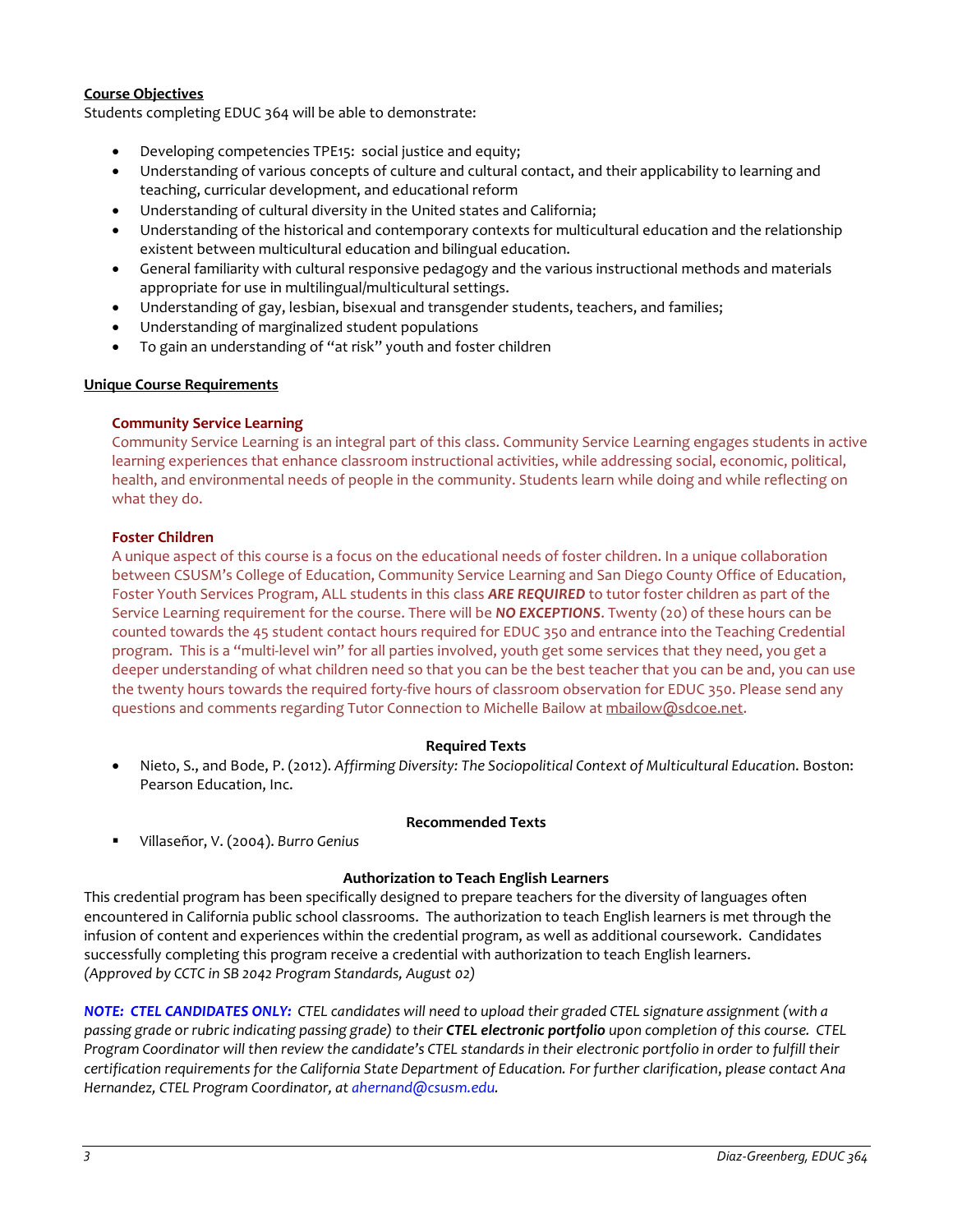## **STUDENT LEARNING OUTCOMES**

## **Teacher Performance Expectation (TPE) Competencies**

<span id="page-3-1"></span><span id="page-3-0"></span>This course is designed to help teachers seeking the Multiple or Single Subject(s) Credential to develop the skills, knowledge, and attitudes necessary to assist schools and districts in implementing an effective program for all students. The successful candidate will be able to merge theory and practice in order to realize a comprehensive and extensive educational program for all students. The course objectives, assignments, and assessments have been aligned with the CCTC standards for the Multiple and Single Subject(s) Credential. You can incorporate artifacts from this class into your final comprehensive portfolio. The following TPE is addressed in this course:

## • **TPE 15: Social Justice and Equity**

Teacher candidates will be able to identify issues of social justice and equity in the classroom and can apply appropriate instructional strategies to ensure equal outcomes for diverse students. They will be familiar with ideas, definitions, and major theorists in the fields of multicultural education, social reconstruction, and democratic education. Pluralism and divergent perspectives on educating students will be the foundation of designing effective lessons and instructional practices for diverse students. Candidates will understand when and how to collaborate with others, especially curriculum specialists, community leaders, and parents on preparing relevant and appropriate instructional activities, curricular units, and school structures that would provide equitable outcomes for students from different linguistic, cultural, and social economic backgrounds.

## **California Teacher Performance Assessment (CalTPA)**

<span id="page-3-2"></span>Beginning July 1, 2008 all California credential candidates must successfully complete a state-approved system of teacher performance assessment (TPA), to be embedded in the credential program of preparation. At CSUSM this assessment system is called the CalTPA or the TPA for short.

To assist your successful completion of the TPA, a series of informational seminars are offered over the course of the program. TPA related questions and logistical concerns are to be addressed during the seminars. Your attendance to TPA seminars will greatly contribute to your success on the assessment.

Additionally, SoE classes use common pedagogical language, lesson plans (lesson designs), and unit plans (unit designs) in order to support and ensure your success on the TPA and more importantly in your credential program.

The CalTPA Candidate Handbook, TPA seminar schedule, and other TPA support materials can be found on the SoE website: <http://www.csusm.edu/education/CalTPA/ProgramMaterialsTPA.html>

## **Assessment of Professional Dispositions**

<span id="page-3-3"></span>Assessing a candidate's dispositions within a professional preparation program is recognition that teaching and working with learners of all ages requires not only specific content knowledge and pedagogical skills, but positive attitudes about multiple dimensions of the profession. The School of Education has identified six dispositions – social justice and equity, collaboration, critical thinking, professional ethics, reflective teaching and learning, and life-long learning—and developed an assessment rubric. For each dispositional element, there are three levels of performance *unacceptable*, *initial target*, and *advanced target*. The description and rubric for the three levels of performance offer measurable behaviors and examples.

<span id="page-3-4"></span>The assessment is designed to provide candidates with ongoing feedback for their growth in professional dispositions and includes a self-assessment by the candidate. The dispositions and rubric are presented, explained and assessed in one or more designated courses in each program as well as in clinical practice. Based upon assessment feedback candidates will compose a reflection that becomes part of the candidate's Teaching Performance Expectation portfolio. Candidates are expected to meet the level of *initial target* during the program.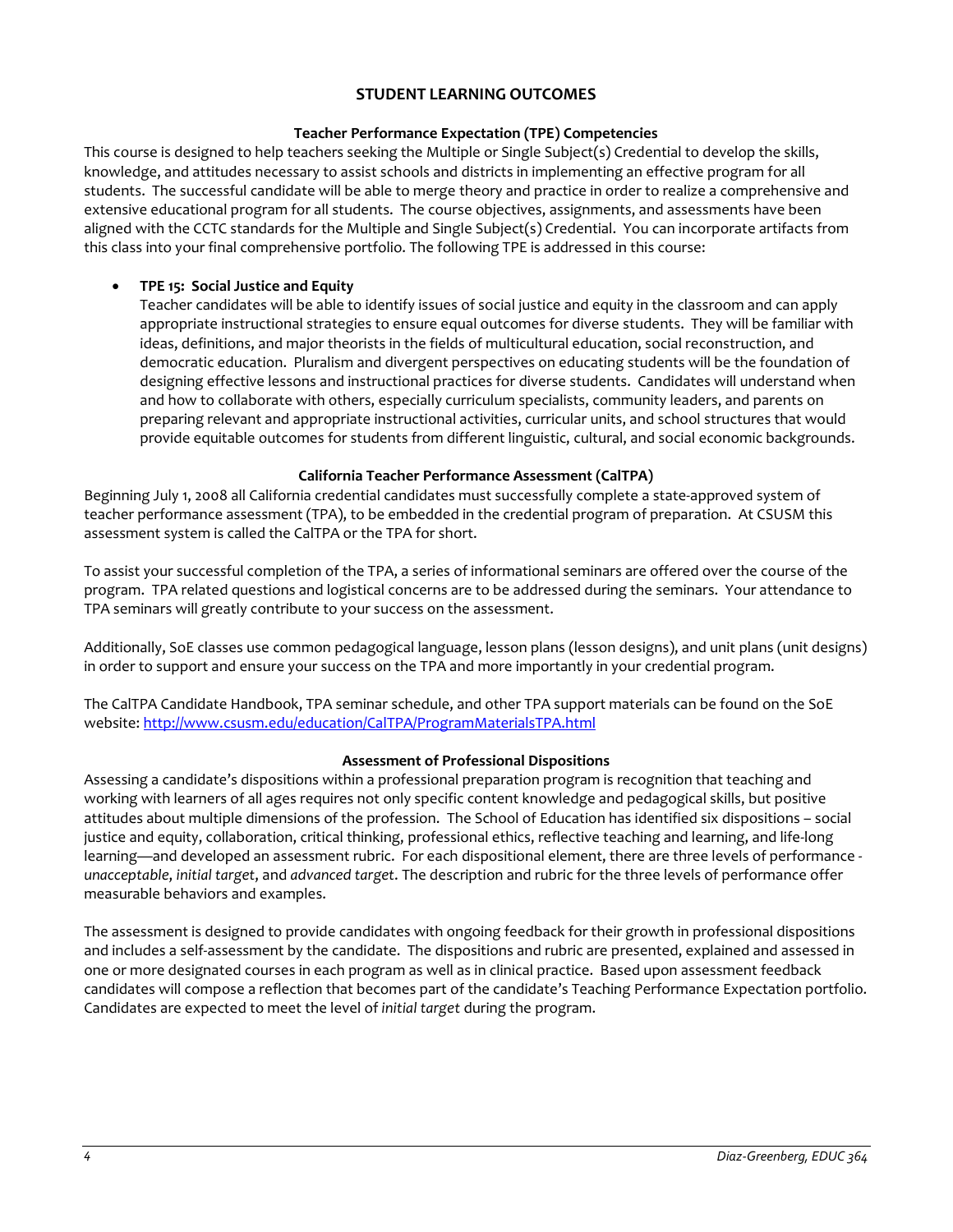## **School of Education Attendance Policy**

Due to the dynamic and interactive nature of courses in the School of Education, all candidates are expected to attend all classes and participate actively. At a minimum, candidates must attend more than 80% of class time, or s/he may not receive a passing grade for the course at the discretion of the instructor. Individual instructors may adopt more stringent attendance requirements. Should the candidate have extenuating circumstances, s/he should contact the instructor as soon as possible. *(Adopted by the COE Governance Community, December, 1997).*

This Course: Students are encouraged and expected to attend all sessions during the course, however, since we all have busy lives, and unforeseeable circumstances sometimes get in the way of our plans, one absence will be excused without penalty. For each additional absence, there will be a reduction of one letter grade in this class (two absences = A, four absences=B.) In regards to partially missed sessions, for every 30 minutes that a student is not in class, their grade in this category will be reduced by 20%. **Missing more than five class sessions, (including late arrivals and departures), will result in not receiving a passing grade**. Please remember to sign in for each class session.

## **Students with Disabilities Requiring Reasonable Accommodations**

<span id="page-4-0"></span>Candidates with disabilities who require reasonable accommodations must be approved for services by providing appropriate and recent documentation to the Office of Disable Student Services (DSS). This office is located in Craven Hall 4300, and can be contacted by phone at (760) 750-4905, or TTY (760) 750-4909. Candidates authorized by DSS to receive reasonable accommodations should meet with their instructor during office hours or, in order to ensure confidentiality, in a more private setting.

## **All University Writing Requirement**

<span id="page-4-1"></span>The writing requirements for this class will be met as described in the assignments. Every course at the university, including this one must have a writing requirement of at least 2500 words.

## **CSUSM Academic Honesty Policy**

<span id="page-4-2"></span>"Students will be expected to adhere to standards of academic honesty and integrity, as outlined in the Student Academic Honesty Policy. All written work and oral presentation assignments must be original work. All ideas/materials that are borrowed from other sources must have appropriate references to the original sources. Any quoted material should give credit to the source and be punctuated with quotation marks.

Students are responsible for honest completion of their work including examinations. There will be no tolerance for infractions. If you believe there has been an infraction by someone in the class, please bring it to the instructor's attention. The instructor reserves the right to discipline any student for academic dishonesty in accordance with the general rules and regulations of the university. Disciplinary action may include the lowering of grades and/or the assignment of a failing grade for an exam, assignment, or the class as a whole."

Incidents of Academic Dishonesty will be reported to the Dean of Students. Sanctions at the University level may include suspension or expulsion from the University.

## <span id="page-4-3"></span>**Plagiarism:**

<span id="page-4-4"></span>As an educator, it is expected that each candidate will do his/her own work, and contribute equally to group projects and processes. Plagiarism or cheating is unacceptable under any circumstances. If you are in doubt about whether your work is paraphrased or plagiarized see the Plagiarism Prevention for Students website [http://library.csusm.edu/plagiarism/index.html.](http://library.csusm.edu/plagiarism/index.html) If there are questions about academic honesty, please consult the University catalog.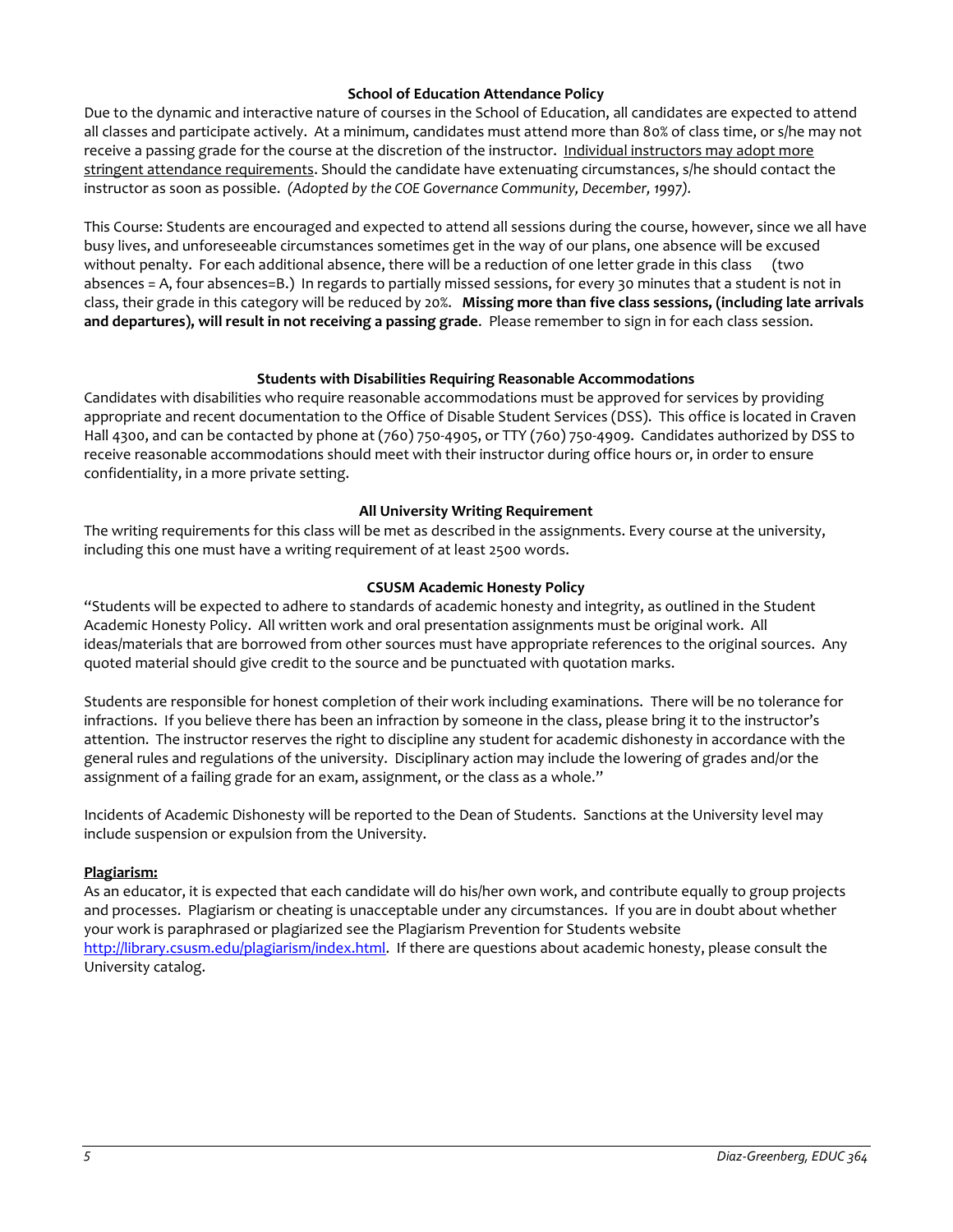## **GENERAL CONSIDERATIONS**

## <span id="page-5-0"></span>**All rights reserved**

As instructor of record, I reserve the right to change, add to, or delete any and all materials.

## <span id="page-5-1"></span>**Classroom Courtesy Rules:**

Please turn off or silence your cellular phones

Please refrain from texting and engaging in inappropriate use of a computer during class.

If you choose to bring food, please make sure that it does not interfere with presentations or instruction.

Please refrain from having private conversations during class.

## *Note: Lack of compliance with the above listed rules will hinder you final grade.*

## <span id="page-5-2"></span>**Use of Technology:**

Candidates are expected to demonstrate competency in the use of various forms of technology (i.e. word processing, electronic mail, Moodle, use of the Internet, and/or multimedia presentations). Specific requirements for course assignments with regard to technology are at the discretion of the instructor. Keep a digital copy of all assignments for use in your teaching portfolio. All assignments will be submitted online, and some will be submitted in hard copy as well. Details will be given in class.

## <span id="page-5-3"></span>**Electronic Communication Protocol:**

Electronic correspondence is a part of your professional interactions. If you need to contact the instructor, e-mail is often the easiest way to do so. It is my intention to respond to all received e-mails in a timely manner. Please be reminded that e-mail and on-line discussions are a very specific form of communication, with their own nuances and etiquette. For instance, electronic messages sent in all upper case (or lower case) letters, major typos, or slang, often communicate more than the sender originally intended. With that said, please be mindful of all e-mail and on-line discussion messages you send to your colleagues, to faculty members in the School of Education, or to persons within the greater educational community. All electronic messages should be crafted with professionalism and care. Things to consider:

- Would I say in person what this electronic message specifically says?
- How could this message be misconstrued?
- Does this message represent my highest self?
- Am I sending this electronic message to avoid a face-to-face conversation?

In addition, if there is ever a concern with an electronic message sent to you, please talk with the author in person in order to correct any confusion.

#### **Course Requirements**

<span id="page-5-5"></span><span id="page-5-4"></span>

| <b>Course Assignments</b>                              |                      |
|--------------------------------------------------------|----------------------|
| 1. Personal History of Otherness                       | 260 points           |
| 2. Video/Reading Reflections                           | 140 points           |
| 3. Peer Teaching Demonstration                         | 140 points           |
| 4. Foster Youth Reflection/Outcome Assessment          | 140 points           |
| 5. Final Project                                       | 200 points           |
| 6. Attendance, Participation, Professional Disposition | 120 points           |
|                                                        | 1000 points possible |

1000 points possible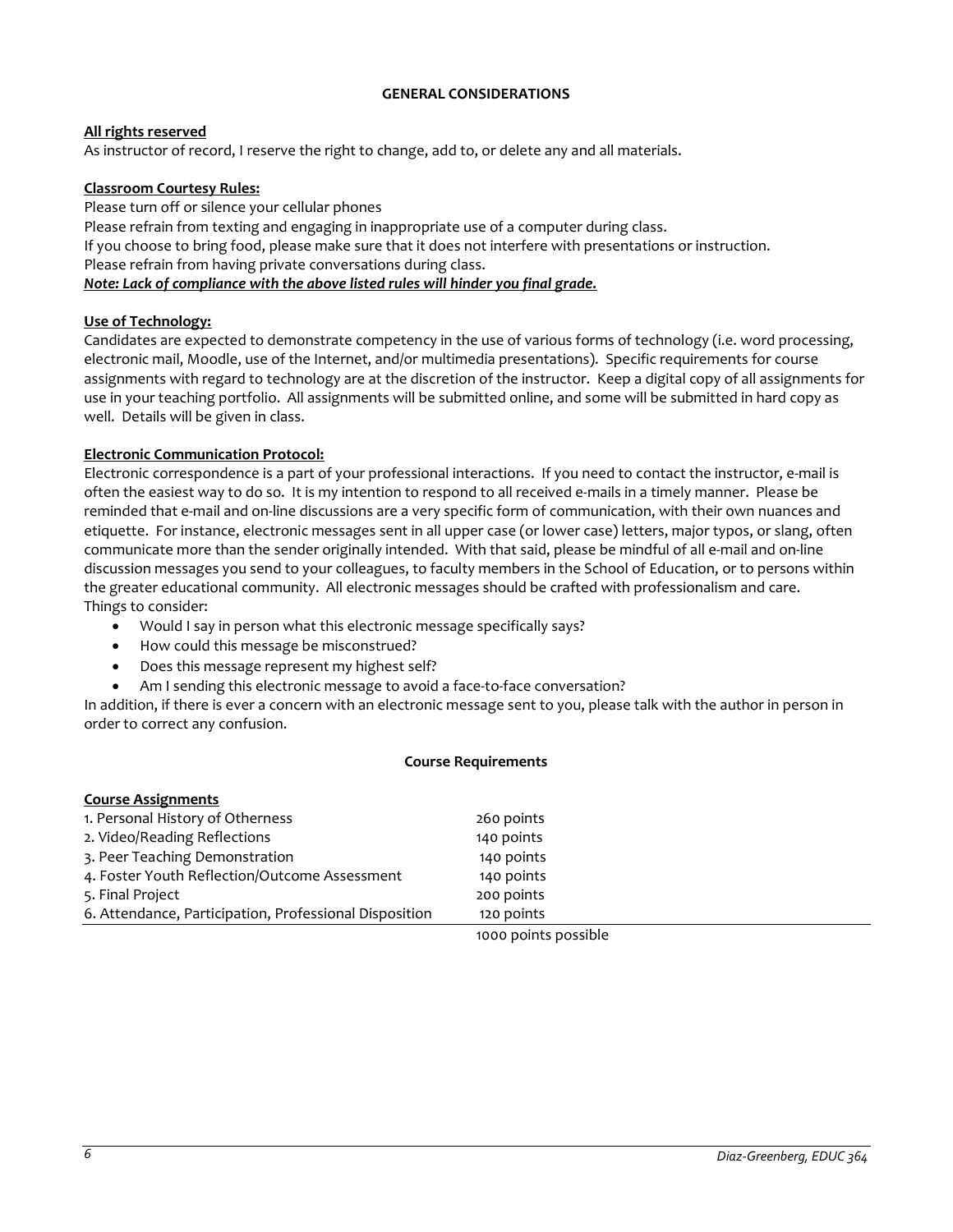## <span id="page-6-0"></span>**1) Personal History of Otherness: Who am I? 260 points**

"In order to learn to teach in a society that is increasingly culturally and linguistically diverse, prospective teachers . . . need opportunities to examine much of what is usually unexamined in the tightly braided relationships of language, culture, and power in schools and schooling. This kind of examination inevitably begins with our own histories as human beings and as educators--our own cultural, racial, and linguistic backgrounds and our own experiences as raced, classed, and gendered children, parents, and teachers in the world. It also includes a close look at the tacit assumptions we make about the motivations and behaviors of other children, other parents, and other teachers and about the pedagogies we deem most appropriate for learners who are like us and who are not like us" Cochran-Smith (1993). *Color blindness and basket making are not the answers: Confronting the dilemmas of race, culture, and language diversity in teacher education.* 

This assignment gives you the chance to analyze your personal history as you see yourself in terms of the eight categories of otherness: race/ethnicity, gender, religion, sexual orientation, socioeconomic status, age, physical/mental ability, and language. Throughout this analysis you will also provide an overview of your family/social context as well as a final reflection on what you learned during this critical reflection. This information will help you learn about yourself as you discover how others view you in our society, how your future students might view you, and how you might view your students from diverse backgrounds.

This is a two-part assignment consisting of 1) a written outline of who you are and who composes your family tree and 2) a presentation to be shared in class with the rest of the group. This presentation can be done through a Power Point, iMovie, or any other format that fits your needs.

For this assignment you will first write an outline about a) your own life, describing the experiences that have shaped your views of race, culture, and issues of diversity, and b) a family 'tree'. For part (1) you will need to reflect on your own experiences in terms of your cultural reference, your family background, your interactions with others unlike yourself, and other factors determined by your own circumstances and your upbringing. In this assignment, you will explore within yourself, and commit to written form, (a) your identity as a learner, (b) how this affects your potential as a teacher, (c) and your identity as a member of a particular cultural/racial/ethnic group. Include SPECIFIC examples of events and situations that you feel shaped your views on these issues. Be sure to situate your examples in the context of assumptions about schooling and education. To the extent possible, relate your experiences to the theory and praxis in readings, class discussions and activities.

For part (2) you will need to construct a family 'tree' that includes as much information as you can gather about your family background including religious affiliation, ethnicity, culture, language(s), country of origin, education/occupation and any other information you think is of interest and value. By researching and studying one's own background it is possible to gain an appreciation about ways in which we share many similarities and differences.

Once you have done the outline you will need to find a format to present it to the class. You will present a synopsis of your personal history and family background, accompanied by appropriate visual, aural and or tactile aids. The mode of presentation may include any form of multi-modal presentation. The format you use to present the information is up to you. It can be as formal as genealogical tree or informal as a narrative. Of course the depth of this report is somewhat limited by time constraints, personal resources and any information you may have collected prior to this assignment. Please indicate these limitations on your report. This presentation can only last a maximum of five minutes. You will need to time yourself/the length of your presentation ahead of time to make sure that you do not exceed the time frame assigned in consideration to the other students who are waiting to present. You need to reference readings from the class and/or your research review in your narrative, and can also include class discussions. This assignment is due on Cougar Courses by Sept 26. Class Presentations will be ongoing after this date.

Note: Samples of presentations done for this assignment will be available in class and on CC resources This assignment meets the university writing requirement of at least 2500 word paper for the course. Instructions are on Cougar Courses. Due to Cougar Courses on Sept. 26. Presentations will be done in class starting on that date and throughout the course of the semester.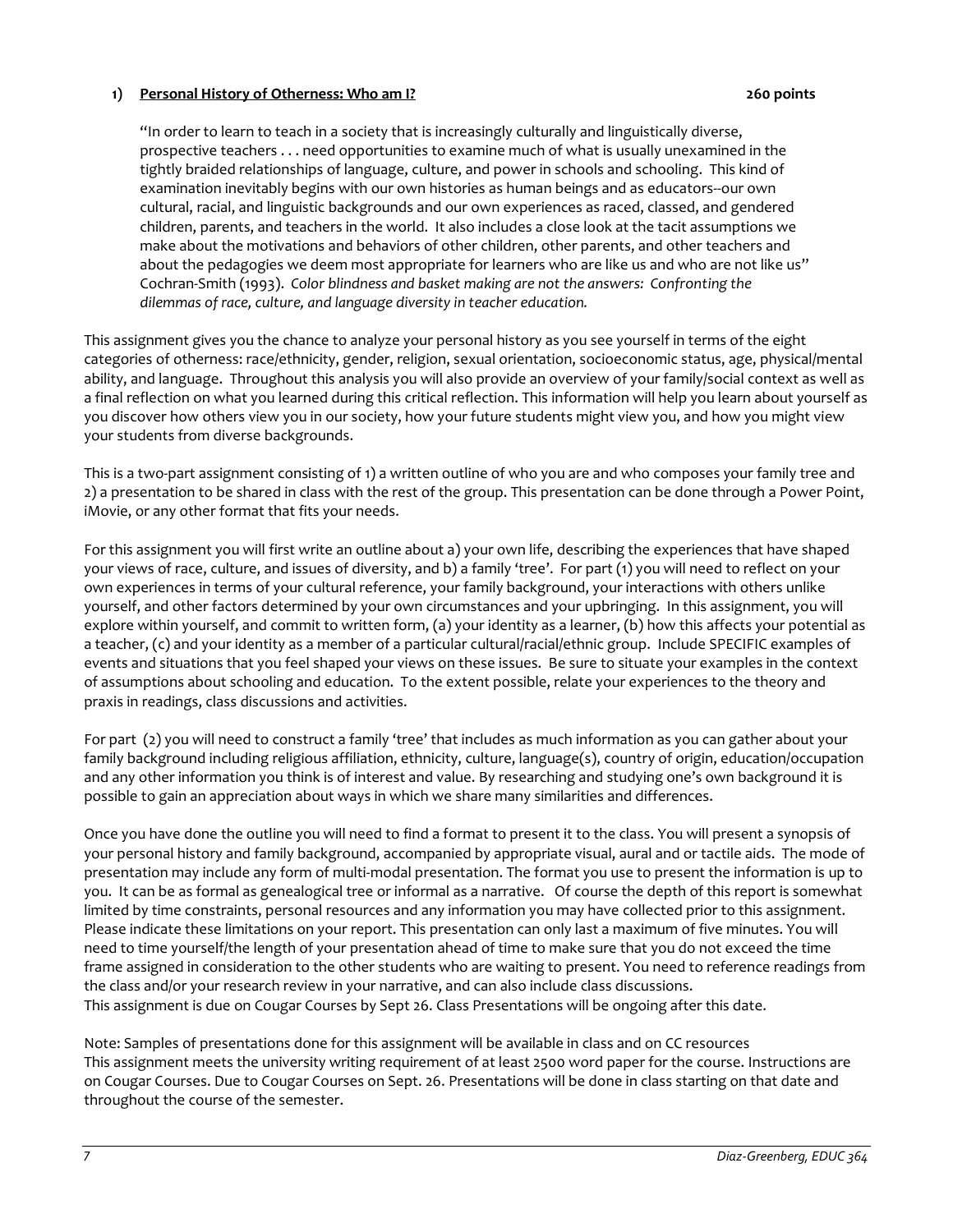<span id="page-7-0"></span>

|                                                                     | <b>Excellent</b>                                                                                               | Good                                                                              | Fair                                                                       | <b>Needs Work</b><br>or below                                                                |
|---------------------------------------------------------------------|----------------------------------------------------------------------------------------------------------------|-----------------------------------------------------------------------------------|----------------------------------------------------------------------------|----------------------------------------------------------------------------------------------|
| Autobiography is<br>complete and is a<br>minimum of 5<br>paragraphs | Autobiography is at<br>least 5 paragraphs                                                                      | Autobiography is 4<br>paragraphs                                                  | Autobiography is 3<br>paragraph                                            | Autobiography is 2 or<br>less paragraphs                                                     |
| Autobiography<br>contains the<br>required elements                  | Autobiography covers<br>the years from birth<br>until present and has at<br>least 5 items of<br>personal data. | Autobiography<br>covers the majority<br>of the elements but<br>not all of them    | Autobiography<br>covers 70% of the<br>elements                             | Autobiography covers<br>less than 70% of the<br>elements                                     |
| Autobiography is<br>organized and<br>flows effectively              | Autobiography is<br>organized and flows<br>effectively                                                         | Autobiography is<br>organized<br>somewhat, but could<br>flow better               | Autobiography tries<br>to be organized and<br>flow but does not<br>succeed | Autobiography<br>doesn't attempt to be<br>organized or flow                                  |
| Autobiography is<br>neat with no<br>spelling or grammar<br>errors   | Autobiography is neat<br>and spelling and<br>grammar are correct                                               | Autobiography is<br>neat, but there are 3-<br>5 errors in spelling<br>and grammar | Autobiography is<br>not neat and 5-10<br>errors in spelling and<br>grammar | Autobiography is not<br>neat and there are<br>more than 10 errors in<br>spelling and grammar |
| Autobiography is<br>original and<br>creatively compiled             | Autobiography is<br>original creatively<br>compiled                                                            | Autobiography<br>attempts to be<br>original and creative,<br>but could be better  | Autobiography does<br>not attempt to be<br>original or creative            | Autobiography<br>wasn't turned in                                                            |

## <span id="page-7-1"></span>**2) Reading Reflections on Videos/ Class Readings 120 points**

Submit four separate reflections commenting on four different course videos and two separate reflections on two course readings. Please include personal connections, explanations as to how and why your perspective as an educator has changed, or is changing, and what you think your next steps will be in understanding the needs of diverse students in relation to the video. Please focus on social justice and equity. Be introspective, addressing issues and experiences from the video that spark your imagination. Three entries are expected. Each submission is worth three points toward your grade. Connections to the course videos are a way to verify that the assigned videos have been viewed and analyzed.

Reflections based on your video/reading assignments are due on the dates listed on your course outline. Hard copies of each of the video/ reading reflections will be brought to class and discussed at the beginning of the session on which they are due. **Late reflections will be marked down**. Reflections **must** include: A written *summary and analysis* of one of the assigned readings that reflects understanding of the key concepts. Length: 1-2 typed pages maximum.

• The reflection must also include *connections* between the topics and teaching English Learners. Relate connections with specific examples from classroom observations, tutoring, volunteer work, or other personal experiences in diverse settings.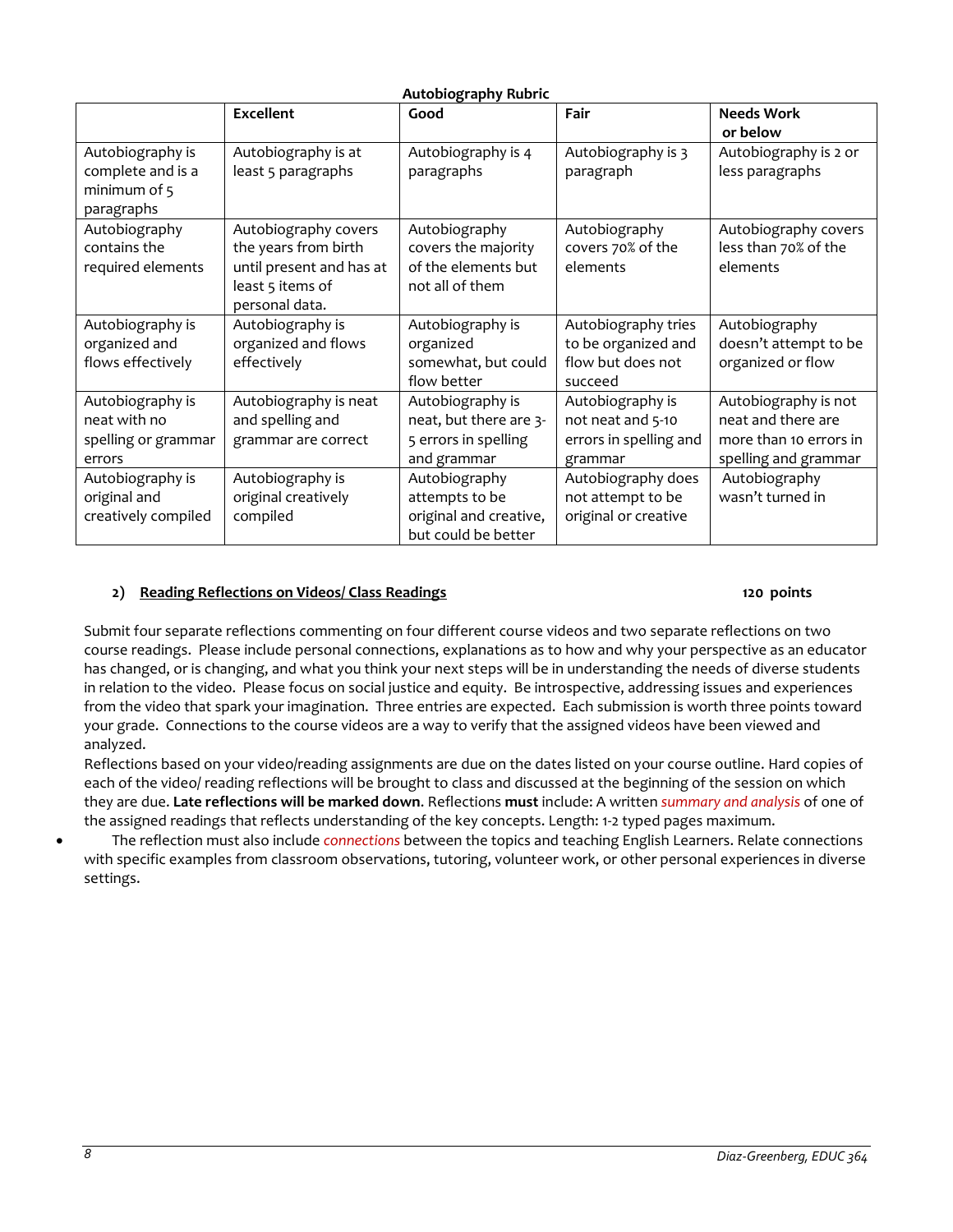| <b>Video/Reading Reflections - Scoring Rubric</b> |
|---------------------------------------------------|
|---------------------------------------------------|

<span id="page-8-0"></span>

| Criteria          | Developing -                  | Approaching -                  | Meets-                             |
|-------------------|-------------------------------|--------------------------------|------------------------------------|
|                   | Candidate demonstrated        | Candidate demonstrated some    | Candidate demonstrated             |
|                   | none/limited understanding    | understanding on valuing       | understanding on valuing socially  |
|                   | on valuing socially equitable | socially equitable teaching,   | equitable teaching, learning, and  |
|                   | teaching, learning, and       | learning, and schooling in a   | schooling in a variety of          |
| <b>TPE 15</b>     | schooling in a variety of     | variety of settings. Candidate | organizational settings. Candidate |
| Social Justice    | settings. Candidate           | integrated some personal       | integrated personal thoughts,      |
| and Equity        | integrated none/limited       | thoughts, connections, &       | connections, & questions in        |
|                   | personal thoughts,            | questions in achieving new     | achieving new insights.            |
|                   | connections, & questions in   | insights.                      |                                    |
|                   | achieving new insights.       |                                |                                    |
|                   |                               |                                |                                    |
|                   | Candidate followed            |                                |                                    |
|                   | none/limited directions on    |                                |                                    |
|                   | how to structure and          | Candidate followed some        | Candidate has followed all         |
|                   | submit reading reflection.    | directions on how to structure | directions on how to structure and |
| <b>Reflection</b> | Candidate demonstrated        | and submit reading reflection. | submit reading reflection.         |
| <b>Guidelines</b> | none/limited                  | Candidate demonstrated some    | Candidate demonstrated full        |
|                   | engagement/participation      | engagement/participation in    | engagement & participation in      |
|                   | in group discussions.         | group discussions.             | group discussions.                 |

# <span id="page-8-1"></span>**3) Peer Teaching 140 points**

You are required to sign up with a peer-teaching group. Your group will be responsible for teaching your classmates the assigned material in *Affirming Diversity* for one session of the course. Groups will be formed on the second day of class. Each group should have three to five members. All group members are responsible for reading and analyzing a specific chapter of the textbook. Your group will condense the information from your assigned chapter in such a way as to make the content assessable to your classmates. You will provide a 15-20 minute discussion that is interactive and should engage the class and allow us to examine the material in a meaningful way that promotes critical thinking and varied perspectives. You may also share additional resources found related to the topics.

<span id="page-8-2"></span>

| <b>Peer Teaching Rubric</b> |                                                                 |                                                                                                                                                                                                                     |                                                                                                                                                   |  |
|-----------------------------|-----------------------------------------------------------------|---------------------------------------------------------------------------------------------------------------------------------------------------------------------------------------------------------------------|---------------------------------------------------------------------------------------------------------------------------------------------------|--|
| Rubric                      | <b>No Credit</b>                                                | <b>Partial Credit</b>                                                                                                                                                                                               | <b>Full Credit</b>                                                                                                                                |  |
|                             | $(o / 10$ points)                                               | $(6/10$ points)                                                                                                                                                                                                     | $(10/10$ points)                                                                                                                                  |  |
| Summary                     | Chapter review did not                                          | Chapter review included a partial                                                                                                                                                                                   | Chapter review included a full                                                                                                                    |  |
|                             | include a summary of the                                        | summary of the chapter -                                                                                                                                                                                            | summary of the chapter-the                                                                                                                        |  |
|                             | chapter                                                         | listener could not fully                                                                                                                                                                                            | listener can fully understand                                                                                                                     |  |
|                             |                                                                 | understand the research                                                                                                                                                                                             | the research                                                                                                                                      |  |
| <b>Analysis</b>             | Chapter review did not<br>include an analysis of the<br>chapter | Chapter review included a partial<br>analysis of the chapter-the<br>student provided a surface<br>analysis of the significance of the<br>chapter that did not show<br>his/her full understanding of the<br>research | Chapter review included a full<br>analysis of the chapter - the<br>student provided an in-depth<br>analysis of the significance of<br>the chapter |  |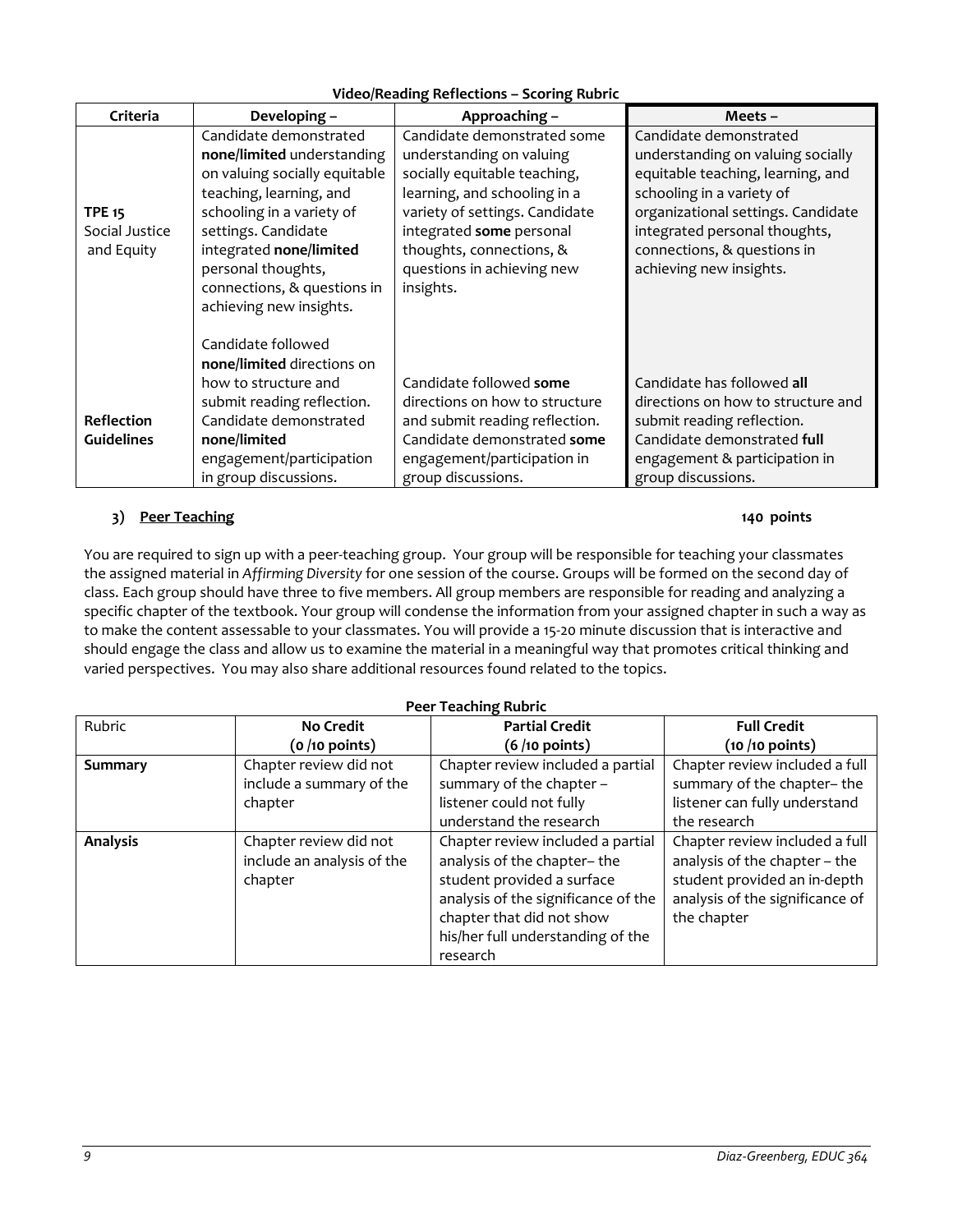# <span id="page-9-0"></span>**4) Foster Youth Reflection/Outcome Assessment 140 points**

Please write a 1-2 page journal type entry reflection as to what you know, think, feel, etc. about foster youth and your experience as a tutor. (It is recommended to write this reflection at the beginning of the semester and then refine it as the course unfolds.) In addition, you will write an **Outcome Assessment**.

This is your opportunity to examine your own learning. You will select the most important learning or closely related sets of learning you have acquired during the course Please write a 2 page journal type entry reflection based upon a) what you learned b) how you knew you were learning something of significance (assessing your own learning) c) how this learning will shape your attitudes and demonstrated behaviors as a teacher or in a future intercultural interaction d) how you will demonstrate overall "cultural competence" as this definition is developed in class.

Emphasis is placed on your ability to synthesize data around the topic you select, your depth of reflective analysis, your ability to articulate the cognitive, behavioral, and affective domains of your learning, and the relationship of this topic to your future growth and professional practice. This paper is due on the last day of class.

<span id="page-9-1"></span>

| Criteria     | <b>Outstanding</b><br>A                                                                                                                                                                                                                                                                                                             | <b>Proficient</b><br>B                                                                                                                                                                                                                                                                                                                        | <b>Basic</b><br>C                                                                                                                                                                                                                   | <b>Below Expectations</b><br>D                                                                                                                                   |
|--------------|-------------------------------------------------------------------------------------------------------------------------------------------------------------------------------------------------------------------------------------------------------------------------------------------------------------------------------------|-----------------------------------------------------------------------------------------------------------------------------------------------------------------------------------------------------------------------------------------------------------------------------------------------------------------------------------------------|-------------------------------------------------------------------------------------------------------------------------------------------------------------------------------------------------------------------------------------|------------------------------------------------------------------------------------------------------------------------------------------------------------------|
| Content      | Reflection conveys<br>extensive evidence of a evidence of a personal<br>personal response to<br>the issues raised in the<br>course materials.<br>Student demonstrates<br>personal growth and<br>awareness<br>Reflects well on own<br>work, demonstrates a<br>range of meta-<br>cognitive practices and<br>provides many<br>examples | Reflection conveys<br>response to the issues<br>raised in the course<br>materials. Student<br>demonstrates that<br>he/she is beginning to<br>develop new ways of<br>reflecting on their<br>world<br>Demonstrates an ability<br>to reflect on own work.<br>Provides examples<br>consistently. Begins to<br>demonstrate good<br>meta-cognition. | Analysis conveys<br>little or some<br>evidence of a<br>personal response<br>to the<br>issues/concepts<br>raised in the<br>course materials.<br>Demonstrates an<br>ability to reflect on<br>own work but<br>provides few<br>examples | No personal response is made<br>to the issues/concepts raised<br>in the course materials. Does<br>not reflect on own work at all<br>and no examples are provided |
| Text         | Is able to make<br>inferences well and<br>comprehends deeper<br>meaning, consistently<br>demonstrating insight<br>and their relevance to<br>the world and society                                                                                                                                                                   | Is able to make<br>inferences and<br>comprehends deeper<br>meaning on most<br>occasions. Relates texts<br>and issues raised to<br>other texts consistently                                                                                                                                                                                    | Demonstrates<br>some basic<br>comprehension of<br>texts but does not<br>make connections<br>with the bigger<br>picture.                                                                                                             | Is not comprehending or<br>reflecting on what is read or<br>viewed                                                                                               |
| <b>Tasks</b> | Work demonstrates<br>that much effort was<br>made to attempt all<br>tasks set, with some<br>originality and extra<br>initiative                                                                                                                                                                                                     | Work demonstrates<br>that some effort was<br>made to attempt all<br>tasks set                                                                                                                                                                                                                                                                 | Little effort was<br>made to attempt<br>all tasks set                                                                                                                                                                               | Very little effort was made to<br>attempt all tasks set                                                                                                          |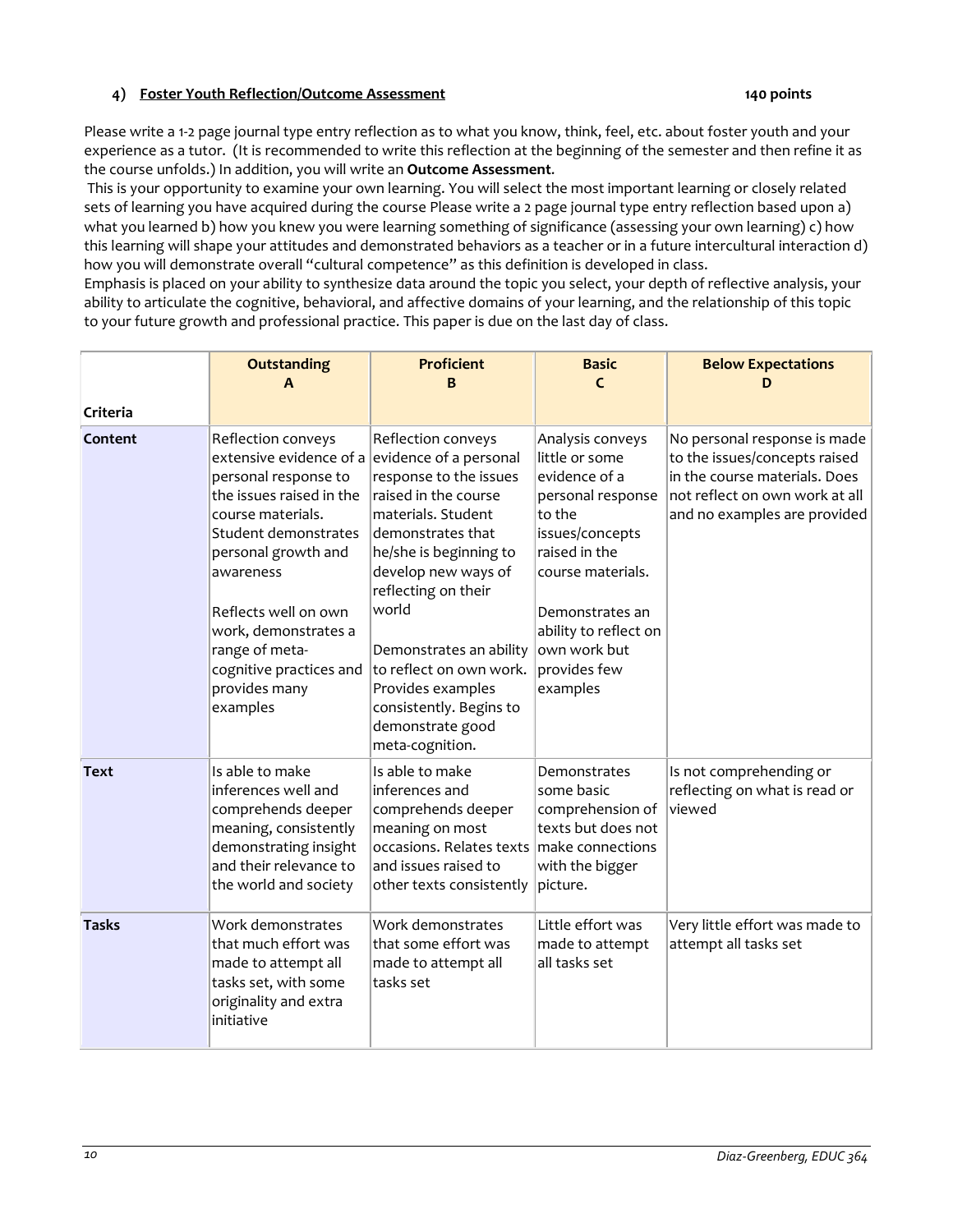# **5) Final Project 200 points**

Choose one of the following activities. All students will make a **10 minute presentation** and a write up. You may work independently but you are encouraged to work in small groups of three or four students. Groups need to be formed by the third week of class and the names of all group members must be submitted to the instructor via e-mail using the word GROUP as the subject. Presentations are due

A. *Visit the Museum of Tolerance in Los Angeles*: This includes the Simon Wiesenthal Center (http://www.museumoftolerance.com) Write a three to four page reflective paper describing the experience and develop a lesson plan for a grade level that you would like to teach or, after visiting the Museum, write a three page reflective paper and prepare a Power Point presentation to be delivered orally in class.

B. *Simulation Game/ Simulation Exercise*: Develop a game or an exercise that increases the awareness of your students in working with culturally diverse groups, or with students with exceptional needs. Your target group should be the age group that you plan on teaching. Please make your game/ exercise complete; that is, it should be ready to function when you present in class. For your presentation you will want to have the objective of the game/exercise, how it functions, the rules, etc. Come to class, briefly tell us about the steps that you took to create it and then let the class use it. Debrief as necessary. Prepare a one and a half to two- page paper describing the who, what, where, how and why of your game/ exercise.

C. *School diversity assessment*: Working with at least two classmates, provide a research-based assessment of three or more schools from the same district. This assessment will be a comparison of academic achievement, staff characteristics, community resources, and parental involvement/outreach programs at the sites. Your final project may take the form of a PowerPoint, movie, poster, or some other type of creative way to present the information. More detailed directions, examples, and a rubric for grading assignment will be given in class.

D. *Self-designed project*: You may design your own project addressing a significant issue related to the course. You may utilize video, computer simulation, art and crafts, theater, etc. Please submit a 3-5 page written description of its design and significance in dealing with individuals from culturally diverse backgrounds. Students that choose this option are required to submit a brief proposal to the instructor no later than session eight outlining what you intend to do as a project, purpose, etc.

<span id="page-10-0"></span>

| <b>FINAL FIVIELL NUDITL</b> |                          |                             |                              |  |  |
|-----------------------------|--------------------------|-----------------------------|------------------------------|--|--|
| Level 1                     | Level 2                  | Level 3                     | Level 4                      |  |  |
| The majority of the         | Many of the *assignment  | Some *assignment            | All *assignment components   |  |  |
| *assignment components      | components are not       | components are not          | are fully addressed, and the |  |  |
| are poorly developed.       | adequately addressed, or | adequately addressed or are | assignment is submitted by   |  |  |
| Many of the *assignment     | a few components are     | omitted, or the assignment  | the due date.                |  |  |
| components are not          | poorly developed.        | is adequate but submitted   |                              |  |  |
| adequately addressed, or    |                          | two weeks late.             |                              |  |  |
| a few components are        |                          |                             |                              |  |  |
| poorly developed.           |                          |                             |                              |  |  |

## **Final Project Rubric**

#### <span id="page-10-1"></span>**Attendance, Participation, and Professional Disposition 140 points**

First is the expectation that you will attend all class sessions prepared to actively participate in class activities, group and individual sharing, and discussions on various topics and assigned reading. Please see the guidelines for the School of Education Attendance Policy and the attendance requirements for this course on page 2 of this syllabus. Please communicate any attendance issues directly with the instructor

Your professional disposition is related to how you conduct yourself in class in relation to social justice and equity, collaboration, critical thinking, professional ethics, reflective teaching and learning, and life-long learning. Respect, professionalism, and when appropriate, charity, are necessary for a positive, healthy learning environment. All students are entitled to their opinions. Students demonstrating negative attitudes and /or disruptive behavior will not be tolerated under any circumstances and will be referred immediately to the University Dean of Student Affairs and/or the CoEHHS Associate Dean. Grades and course credit may be affected by inappropriate professional dispositions and/or behavior.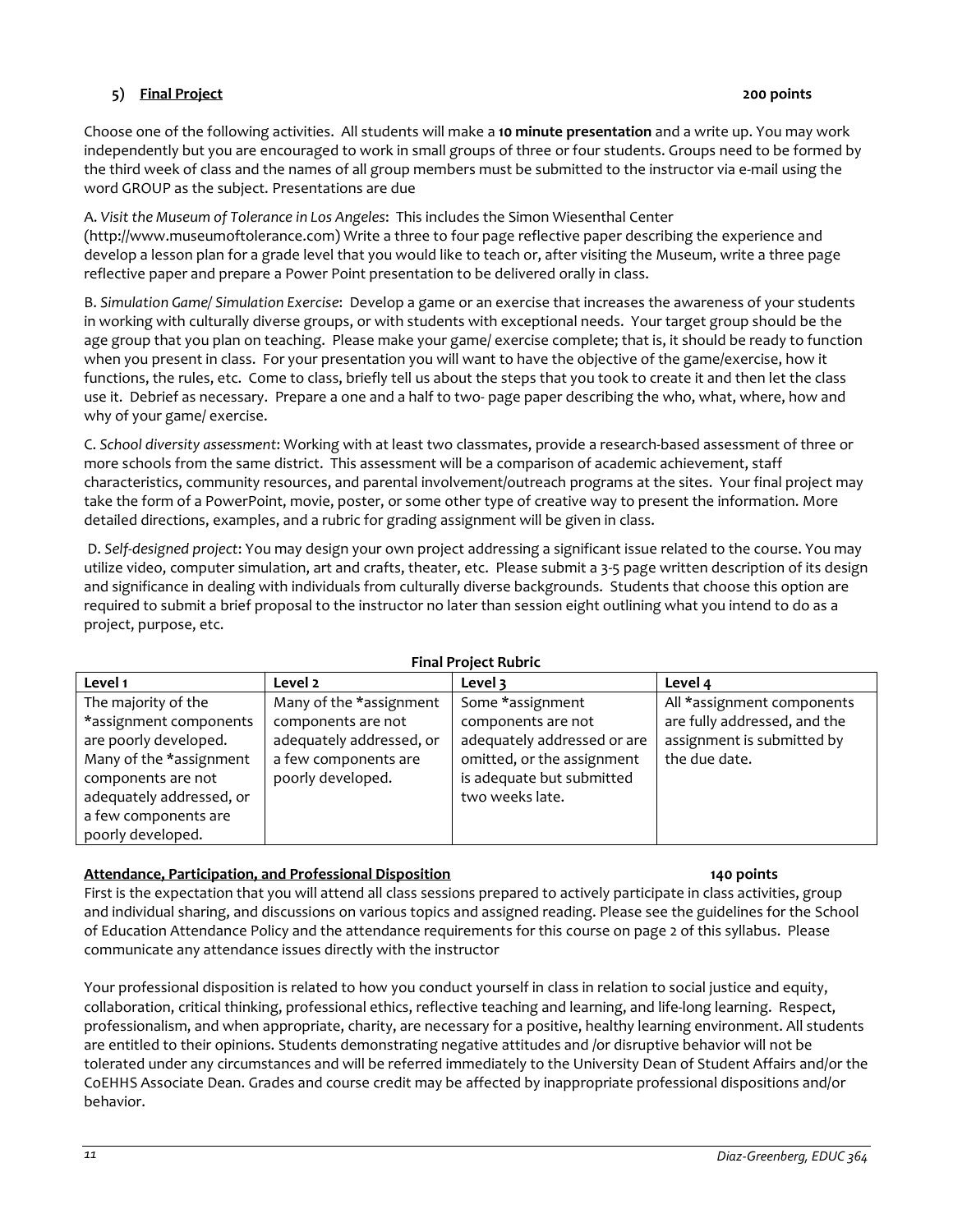## **Format for written Assignments**

- Word–processed (Please use Microsoft Word or a compatible program that can be opened with Word such as Open Office.org which can be downloaded for free) Note: Assignments done in Google docs might not open properly in classroom container. Please convert to pdf/text before uploading anything done with Google docs!
- 1" margins, double-spaced, 12 point in a standard font
- Correct use of grammar, spelling and punctuation.
- Submit assignments on time (late submission = one grade reduction for each session
- Name and date on papers (typed in)
- References and citations in APA format

## **Electronic Submission of Assignments**

All assignments are to be turned into the Moodle shell (a.k.a. Cougar Course) on time. Points will be deducted for late submissions, as the work you do is essential to the discussions conducted in this course. Make sure you turn in the assignments in Word, 12 font, in Times New Roman. In addition, a hard copy must be given to the instructor on the day the assignment is due.

#### **Grading Standards**

#### <span id="page-11-1"></span><span id="page-11-0"></span>**Grading Policy**

- All required work must be submitted on time.
- One complete grade will be deducted on an assignment for late submission.
- All work must be submitted electronically to class Moodle page. Additionally, a hard-copy of each assignment needs to be given to the instructor.

## <span id="page-11-2"></span>**Grading Scale**

Grades will be determined by the total number of points earned (1000 points possible):  $A = 900 - 1000$ ,  $B = 800 - 890$ ,  $C = 700 - 790$ ,  $D = 600 - 690$ ,  $F = 0 - 590$ 

## <span id="page-11-3"></span>**Grading Standards**

All students will come prepared to class; readings and homework assignments are listed on the dates on which they are due. All required work is expected to be on time. One grade level will be deducted for each class meeting for which it is late (e.g., an "A" assignment that is submitted one class session late will be marked down to a "B"). Unless prior instructor approval is secured, assignments will not be accepted three class sessions after which they are due. Exceptions will be handled on a case-by-case basis, as determined by the instructor.

It is expected that students will proofread and edit their assignments prior to submission. Students will ensure that the text is error- free (grammar, spelling), and ideas are logically and concisely presented. The assignment's grade will be negatively affected as a result of this oversight. Each written assignment will be graded approximately 80% on content and context (detail, logic, synthesis of information, depth of analysis, etc.), and 20% on mechanics (grammar, syntax, spelling, format, uniformity of citation, etc.). All citations, where appropriate, will use American Psychological Association (APA) format. Consult American Psychological Association (APA) Manual, 5th edition for citation guidance.

Grading will also include a component of "professional demeanor." Students will conduct themselves in ways that are generally expected of those who are entering the education profession. This includes but is not limited to:

- On-time arrival to all class sessions;
- Advance preparation of readings and timely submission of assignments;
- Respectful participation in all settings (e.g., whole group, small group, in/outside of class)

#### <span id="page-11-4"></span>**Assessment Rubric/ Grade Descriptors**

**A=Exceeds Expectations:** The student consistently performs and participates in an **exemplary** manner. Each assignment receives in-depth exploration and reflection based upon research, observations and classroom implementation, when possible. All work is submitted in a professional manner using APA style when appropriate. Presentations are consistent with professional expectations, providing appropriate visual aids, appropriate handouts, and are well prepared. Professional and responsible behavior, including timely attendance and submission of assignments, are practiced in a consistent manner.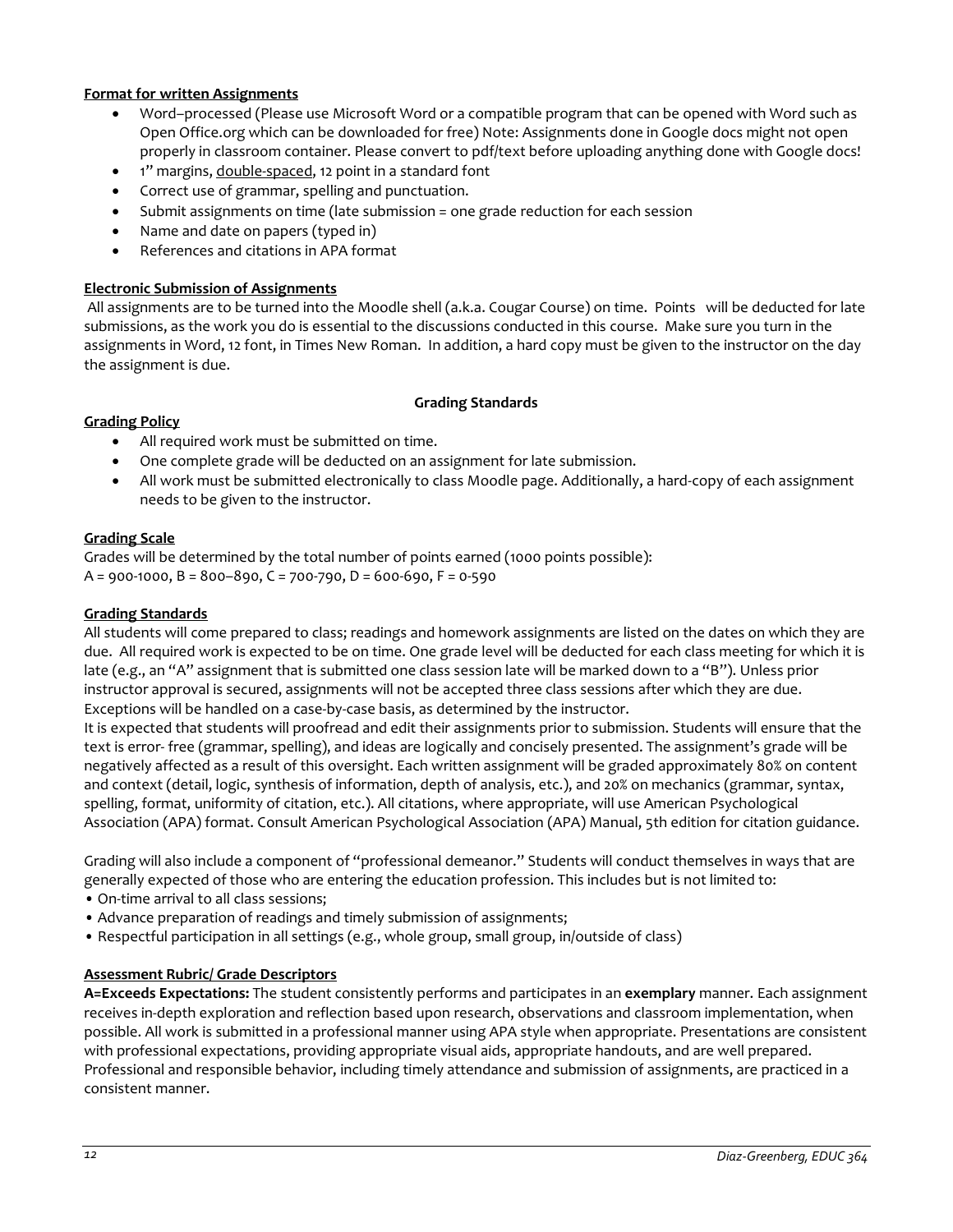**B=Adequately Meets Expectations**: The student meets outcomes expectations in a **satisfactory** manner. Each assignment is based upon research, observations and classroom implementation, when possible. Generally, work is submitted in a professional manner using APA style when appropriate. Generally, presentations are consistent with professional expectations, providing appropriate visual aids, appropriate handouts, and are well prepared. Most of the time, professional and responsible behavior, including timely attendance and submission of assignments, are practiced in a consistent manner.

**C=Minimal Performance:** The student's skills are weak and do not meet expectations. Each assignment is based upon opinion rather than research, theory, and best practices. Reflection is shallow. Assignments are submitted without APA style, thorough proofreading and organization. The student needs a great deal of guidance. The student is consistently late with work and has classroom attendance problems.

**"D" or "F" students** fail to meet the minimum requirements of a "C." The specific grade will be determined based on rate of assignment completion, attendance, etc.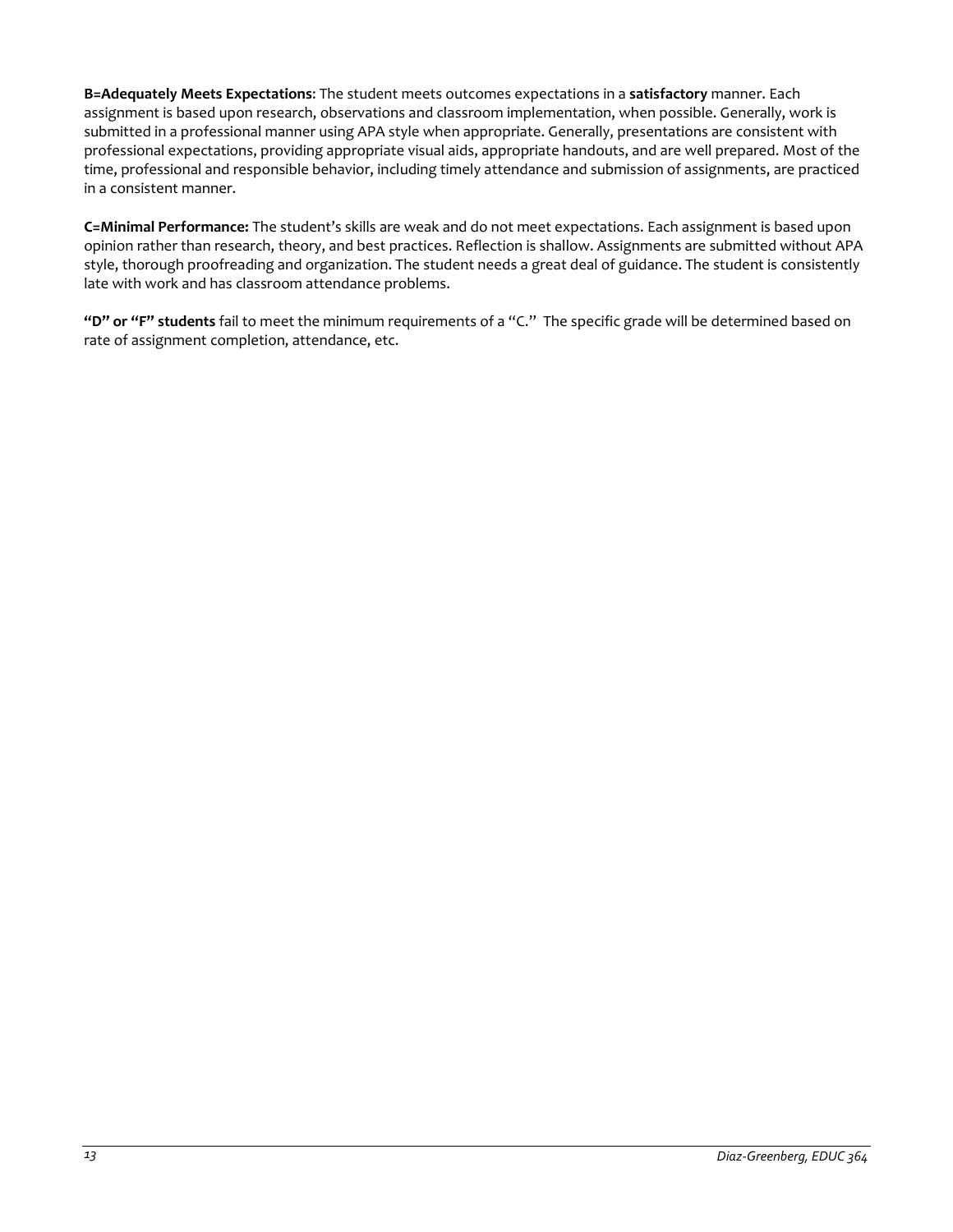# **Tentative Course Schedule**

<span id="page-13-0"></span>The professor reserves the right to modify the schedule below when deemed appropriate. *Items are suggestive, and delivery depends on available time. Furthermore,* the instructor reserves the right to change, delete, or add items at any time.

| Week   | Date                                                         | <b>Topics</b>                                                                                                      | <b>Readings and Assignments Due</b>                                                      |
|--------|--------------------------------------------------------------|--------------------------------------------------------------------------------------------------------------------|------------------------------------------------------------------------------------------|
| Week 1 | Topic 1: Tuesday, August 27<br>Topic 2: Thursday, August 29* | Introductions<br>Syllabus                                                                                          | Bring a copy of the syllabus to<br>class or have it accessible on a<br>laptop or tablet. |
|        |                                                              | *Tutor Connection Intro.<br>What is culture?<br>Video- Race: The Power of an<br>Illusion                           | Tutor Connection Intro.<br>Finger printing information                                   |
| Week 2 | Topic 3: Tuesday, September 3rd                              | Multicultural Education                                                                                            | Read: Nieto Ch. 1-2 and readings<br>on Cougar Course                                     |
|        | Topic 4: Thursday, September 5th*                            | *Tutor connection: Core<br>Curriculum<br>Definitions of Culture                                                    | Tutor Connection:<br>Core TC /Finger printing during<br>class time                       |
| Week 3 | Topic 5: Tuesday, September 10                               | Peer Teaching: Racism,<br>Discrimination, and Expectations<br>of Students' Achievement                             | Read: Nieto Ch. 3 and readings on<br>Cougar Course                                       |
|        | Topic 6: Thursday, September 12*                             | *Tutor Connection: Professional<br>boundaries                                                                      | <b>Professional Boundaries</b><br>presentation                                           |
| Week 4 | Topic 7: Tuesday, September 17 *                             | *Tutor Connection: Behavior<br>Management                                                                          | <b>Behavior Management</b>                                                               |
|        | Topic 8: Thursday, September 19                              | Peer Teaching: Structural and<br>Organizational Issues in<br><b>Classrooms and Schools</b><br><b>GATE Students</b> | Read: Nieto Ch. 4 and readings on<br>Cougar Courses                                      |
| Week 5 | Topic 9: Tuesday, September 24                               | Peer Teaching: Culture, Identity,<br>and Learning; Discrimination                                                  | Read: Nieto Ch. 5 and readings on<br>Cougar Course                                       |
|        | Topic 10: Thursday, September 26* *Tutor Connection WRAT-4   | Training                                                                                                           | WRAT<br>Due: Upload Personal History of<br>Otherness Assignment                          |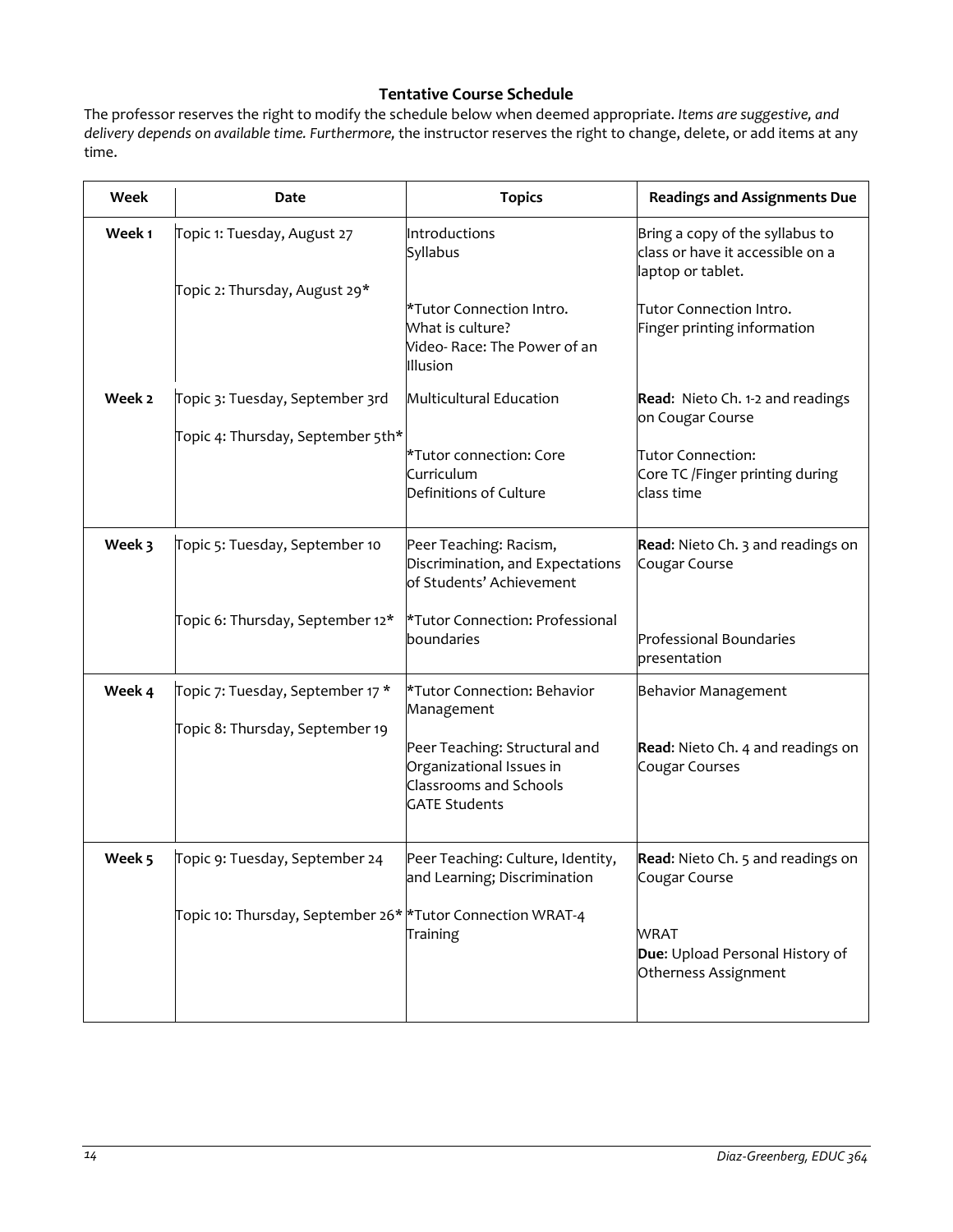| Week 6  | Topic 11: Tuesday, October 1      | Peer Teaching: Linguistic Diversity<br>in U.S. Classrooms                                                                                                                        | Read: Nieto Ch. 6 and readings on<br>Cougar Course                                   |
|---------|-----------------------------------|----------------------------------------------------------------------------------------------------------------------------------------------------------------------------------|--------------------------------------------------------------------------------------|
|         | Topic 12: Thursday, October 3rd   | Peer Teaching: Understanding<br><b>Student Learning and School</b><br>Achievement                                                                                                | Read: Nieto chapter 7 and readings<br>on Cougar Course                               |
| Week 7  | Topic 13: Tuesday, October 8*     | Tutor Connection: Foster Youth<br>and "at Risk" children                                                                                                                         |                                                                                      |
|         | Topic 14: Thursday, October 10    | On-line                                                                                                                                                                          | Submit: Video Reflection on A<br>Class Divided                                       |
| Week 8  | Topic 15: Tuesday, October 15     | Peer Teaching: Learning from<br>Students                                                                                                                                         | Read: Nieto chapter 8 and<br>readings on Cougar Course<br>Submit: Reading Reflection |
|         | Topic 16: Thursday, October 17*   | *Tutor Connection: Surviving<br>Abuse TC                                                                                                                                         | Surviving Abuse TC                                                                   |
| Week 9  | Topic 17: Tuesday, October 22     | Peer Teaching: Adapting<br>Curriculum for Multicultural<br>Classrooms Classism                                                                                                   | Read: Nieto chapter 9 and<br>readings on Cougar Course<br>Submit: Reading Reflection |
|         | Topic 18: Thursday, October 24    | On-line                                                                                                                                                                          | <b>Submit:</b> Video Reflection on In the<br>White Man's Image video                 |
| Week 10 | Topic 19: Tuesday, October 29     | Peer Teaching: Affirming Diversity: Read: Nieto chapter 10 and<br>Implications for Teachers, Schools, readings on Cougar Course<br>Families, and Communities; School<br>Violence |                                                                                      |
|         | Topic 20: Thursday, October 31st* | Tutor Connection FYS Check-In                                                                                                                                                    | <b>Submit: Tutor Connection Follow-</b><br>up                                        |
| Week 11 | Topic 21: Tuesday, November 5     | <b>Bullying</b>                                                                                                                                                                  |                                                                                      |
|         | Topic 22: Thursday, November 7    | On-line                                                                                                                                                                          | <b>Submit:</b> Video Reflection on The<br>Lemon Grove Incident                       |
| Week 12 | Topic 23: Tuesday, November 12    | Stereotypes, Discrimination, and<br>Oppression                                                                                                                                   | Read: Readings on Cougar Course                                                      |
|         | Topic 24: Thursday, November 14   | On-line                                                                                                                                                                          | <b>Submit:</b> Video Reflection on The<br>Shadow of Hate                             |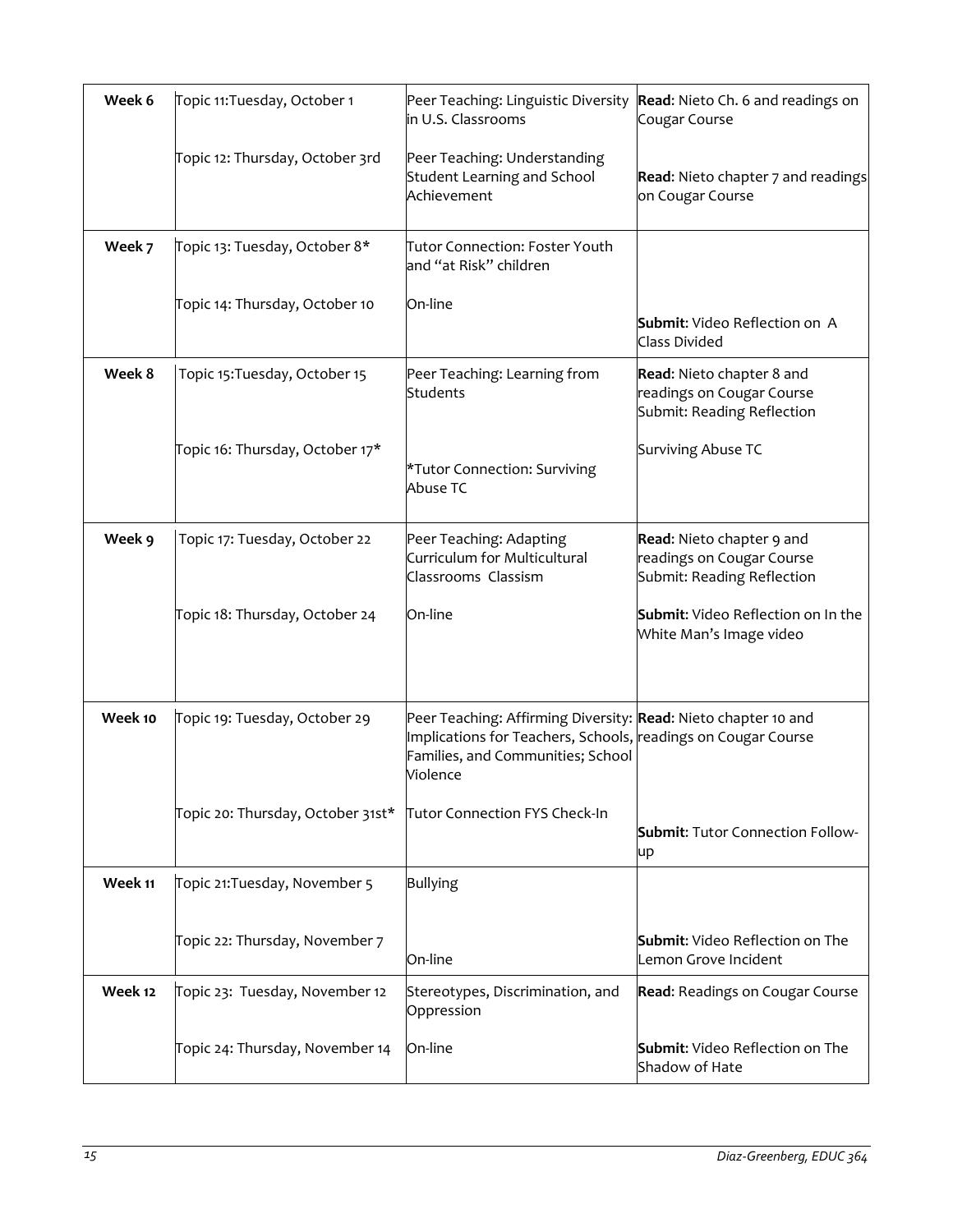| Week 13 | Topic 25: Tuesday, November 19                                     | Final Project presentations                                      | Final Project presentations begin                 |
|---------|--------------------------------------------------------------------|------------------------------------------------------------------|---------------------------------------------------|
|         | Topic 26: Thursday, November 21                                    | Final Project presentations                                      | Final Project presentations begin                 |
| Week 14 | Topic 27: Tuesday, November 26                                     | Students work independently on<br>Reflective Paper               | <b>Reflective Paper Assignment</b>                |
|         | Topic 28: Thursday, November 28                                    | Thanksgiving holiday                                             | No class meeting today!                           |
| Week 15 | Topic 29: Tuesday, December 3rd                                    | Final project presentations                                      | Due this week:<br>a) Tutoring Logs and Reflective |
|         | Topic 30: Thursday, December 5th Final project presentations/Final | Reflections: Where do we go from youth b) Final project<br>here? | Paper on working with foster<br>presentations     |

**\*These dates indicate the days when Michelle Bailow will be present to give a presentation or do a check-in about the Foster Youth Tutoring Component of this course.**

 $\overline{\phantom{a}}$